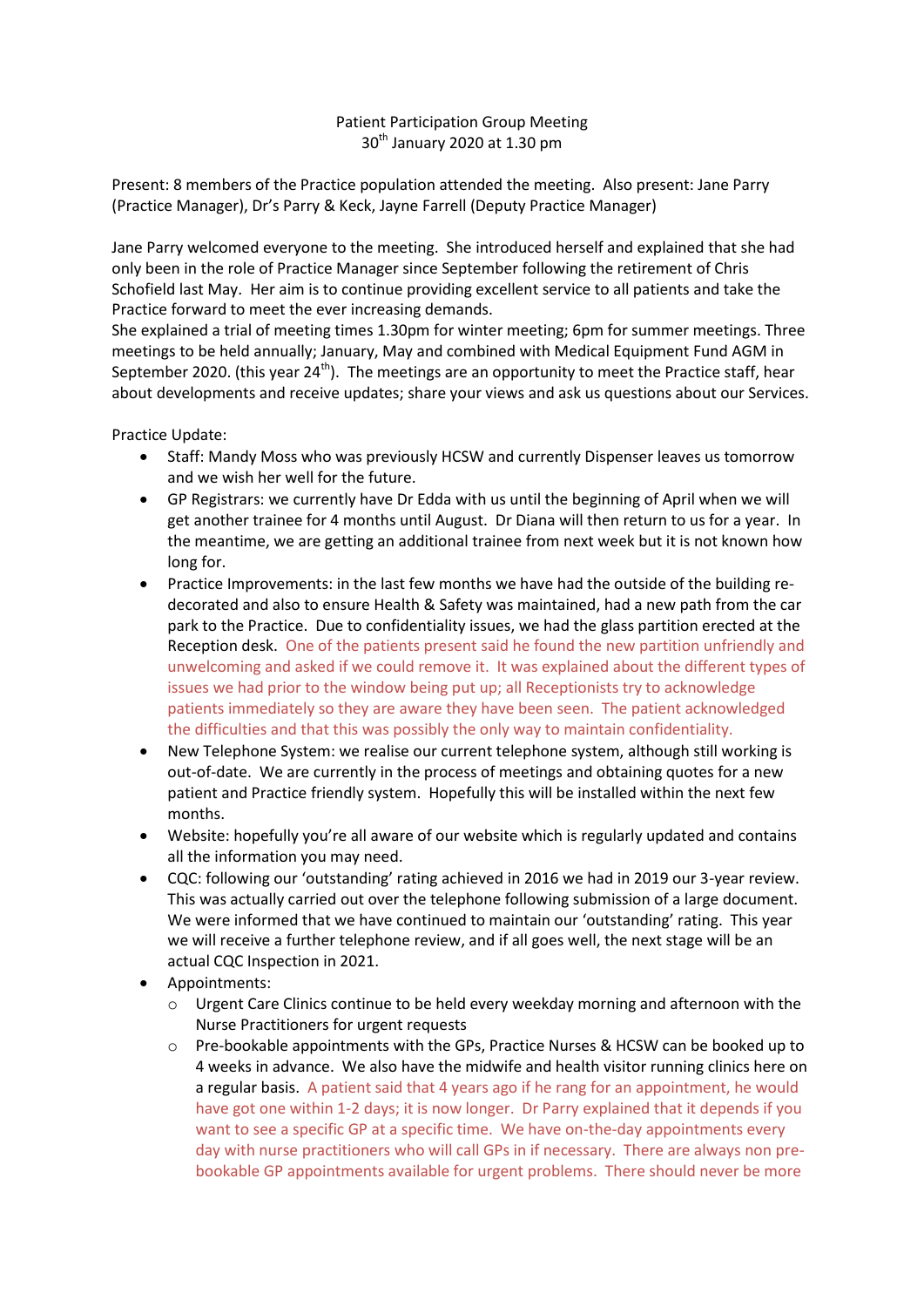## than a maximum of a 3-4 day wait for a GP appointment even if requesting a specific Doctor.

- Extended Hours these continue to be run on a Tuesday evening 6.30 8.15pm with a GP and Practice Nurse – not to get confused with the new:
- Extended Access Appointments. We are part of the Sleaford Primary Care Network, a relatively new initiation by NHS England. The PCN comprises of our Practice together with Ancaster, Billinghay, Ruskington, Heckington and Sleaford. With effect from 1<sup>st</sup> September last year, we now provide additional out of hours provision for pre-bookable appointments. This is on a Friday morning from 7 – 8am, with 2 Clinicians, usually a GP and Practice Nurse, however on occasions; the HCSW has also held a phlebotomy Clinic. The appointments can only be booked 2 weeks in advance but are 15 minute appointments. It has been going very well. The only downside is that patients from the other Practices I just mentioned, can also book into our appointments, so please get in quick! However on the flip side of this, our patients can also book into appointments at their surgeries! Other surgeries' Extended Access appointments tend to be different days and times to ours. Sleaford Medical Group do still provide 7-day GP led cover and have a Minor Injuries Unit. As part of the PCN, we opened on Christmas Day for an hour in the morning.
- We do still have patients who not only do not attend their appointment but do not ring and tell us. If they did, their appointment could be offered to another patient. We do appreciate it may not always be possible for a patient to ring if anything urgent crops up; or they may genuinely forget. We have now started displaying the number of 'DNA's' on a monthly basis for patient information (105 for December). One of the patients suggested 'Influence at Work'. JaP will look into this.
- 111: Something NHS England wanted to happen was that by the end of November 2019, 111 would be able to book an appointment directly into the Practice; we would have 2 per day allocated to them (based on 1 per 3000 patients). This is still on-going and they are now looking at March/April for implementation.
- Awards: We are very pro-active at the Practice. Many of you will know we already have the Dementia Friendly and Carers Awards, but in the last few months, we have now been presented with our Cancer Carers Award. Well done to all staff who contributed.
- The staff at the surgery also look at other ways of helping people; prior to Christmas they raised money for Save the Children, taking part in Christmas Jumper day and a few weeks later for Children in Need. Thank you to the staff who organised these events and for everyone who donated. Dr Parry is now a pumpkin expert as he was asked to judge the pumpkin competition at the village hall in October. We are also organising a Saturday morning where some of the surgery staff will take part in litter collecting in the village.
- The Practice has encouraged some local young people who are trying to get university places with a view to training as Doctors, by providing some work experience with a variety of staff.

## One of the patients said he comes to these meetings so he can say thank you to all the staff; there are few people who attend so he is representing them – the staff do a fantastic job and we should all be grateful for their time and effort.

## The Future:

We continually try and think of ways to improve the Practice; how we work and how we provide information to others. Myself & Jayne attended a social media course in November to look at the possibility of the Practice having a Facebook account. This has previously been disregarded due to the preconceived idea that it was very risky. We are in the very early stages of planning; but once up and running, it will be where we provide information, but without patients / others being able to respond or post questions relating to a current illness / health problem.